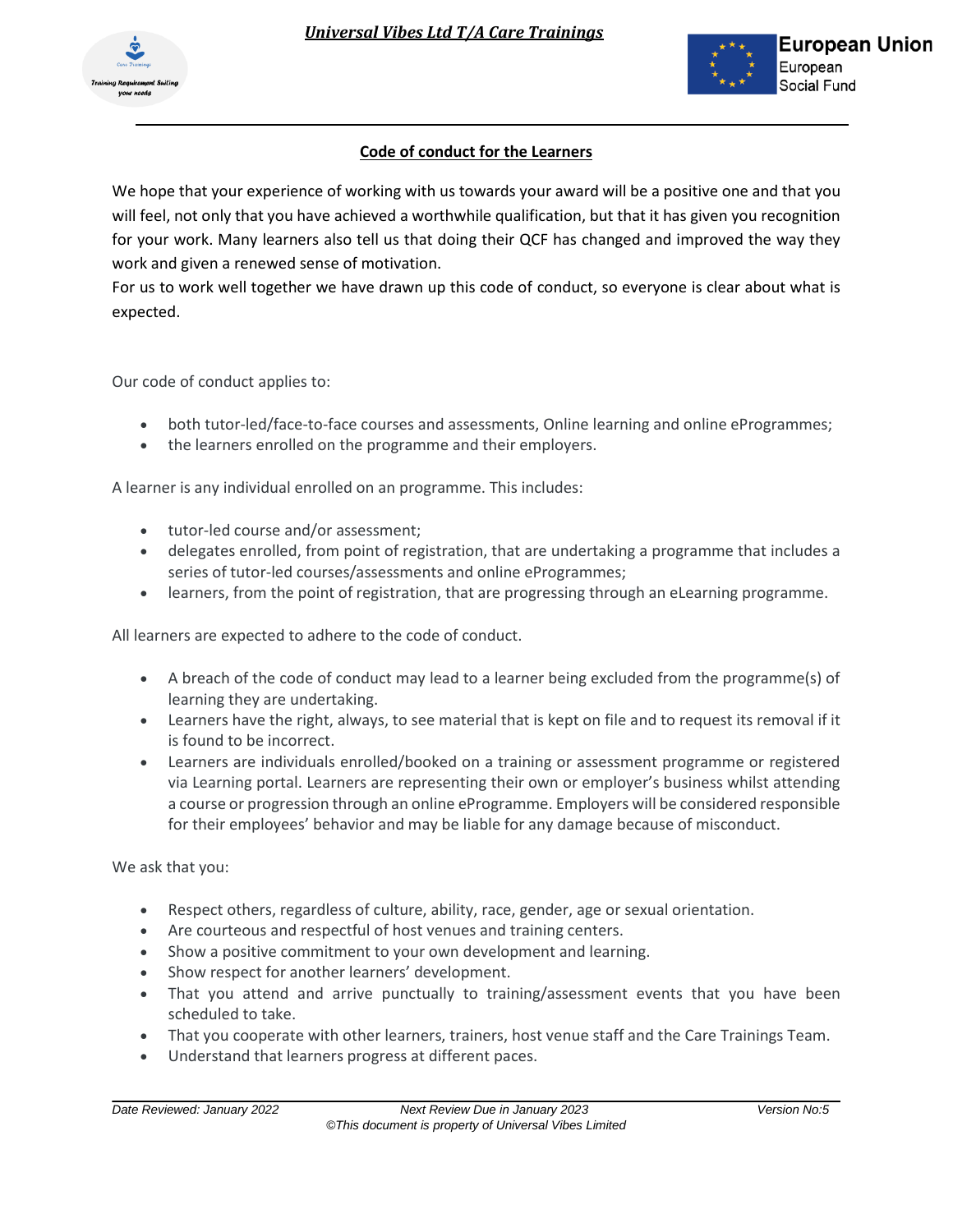

- Understand that there is a certain amount of necessary paperwork which must be completed by each learner.
- Take care of equipment, facilities and buildings and show respect for another person's property.
- Abide by our Plagiarism and Collusion Policy.
- Take due notice and care of your own health and safety and respect for others well-being.
- Attend workshops –arrive sufficiently time to arrive promptly. You are required to stay until the end of the workshop. you must inform your manager of your workshop dates and will not be required to work.
- It is your responsibility to let us know if there is a problem. Contact the Universal Vibes T/A Care Trainings office or the assessors.
- You will also need to sign an attendance sheet at the workshop stating your arrival and leaving times. Your manager will be informed if you fail to attend.
- All Candidates learning through our Digital Platform will be given Login Details with password, it I bs your responsibility to keep all Login Details confidential.
- Complete the work/assignments that are given out at the workshops. It is important to keep up with the group. We are always happy to try and sort out any problems so please talk to us.
- You will have regular meeting with your assessor and will be expected to meet target dates set as part of the assessment planning
- At workshops we encourage participation and sharing of ideas, but the work in your portfolio must be your own
- When your assessor makes an appointment learners need to inform their managers. When your assessor observes you with your service users you must have negotiated their consent using the agreed consent forms and show these to your assessors at your planned meeting before your assessment begins
- If for any reason you have to cancel an appointment with your assessor, it is your responsibility to contact him/her. You will lose assessment time if you fail to cancel
- All cancelled appointments will be reported to your line manager.
- You are expected to meet targets to complete your QCF as agreed in your contract. Failure to do so may result in your registration being withdrawn, or you will only achieve part of the award
- Universal Vibes T/A Care Trainings Limited training has an Equal Opportunity policy and we expect all candidates to behave in a way that actively supports this philosophy. We also expect to be treated as we treat candidates – with respect and recognition of skills and experience.
- UNIVERSAL VIBES T/A CARE TRAININGS LTD. will not tolerate any verbal/physical abuse to UNIVERSAL VIBES T/A CARE TRAININGS LTD. staff/tutors/assessors/internal verifiers/ learners.
- Learner should turn off the mobile phones during training sessions.
- No food or drink allowed during training sessions
- No smoking allowed in the premises. We have designated area for smoking, please ask member of staff for more information.
- Learner can wear normal formal clothes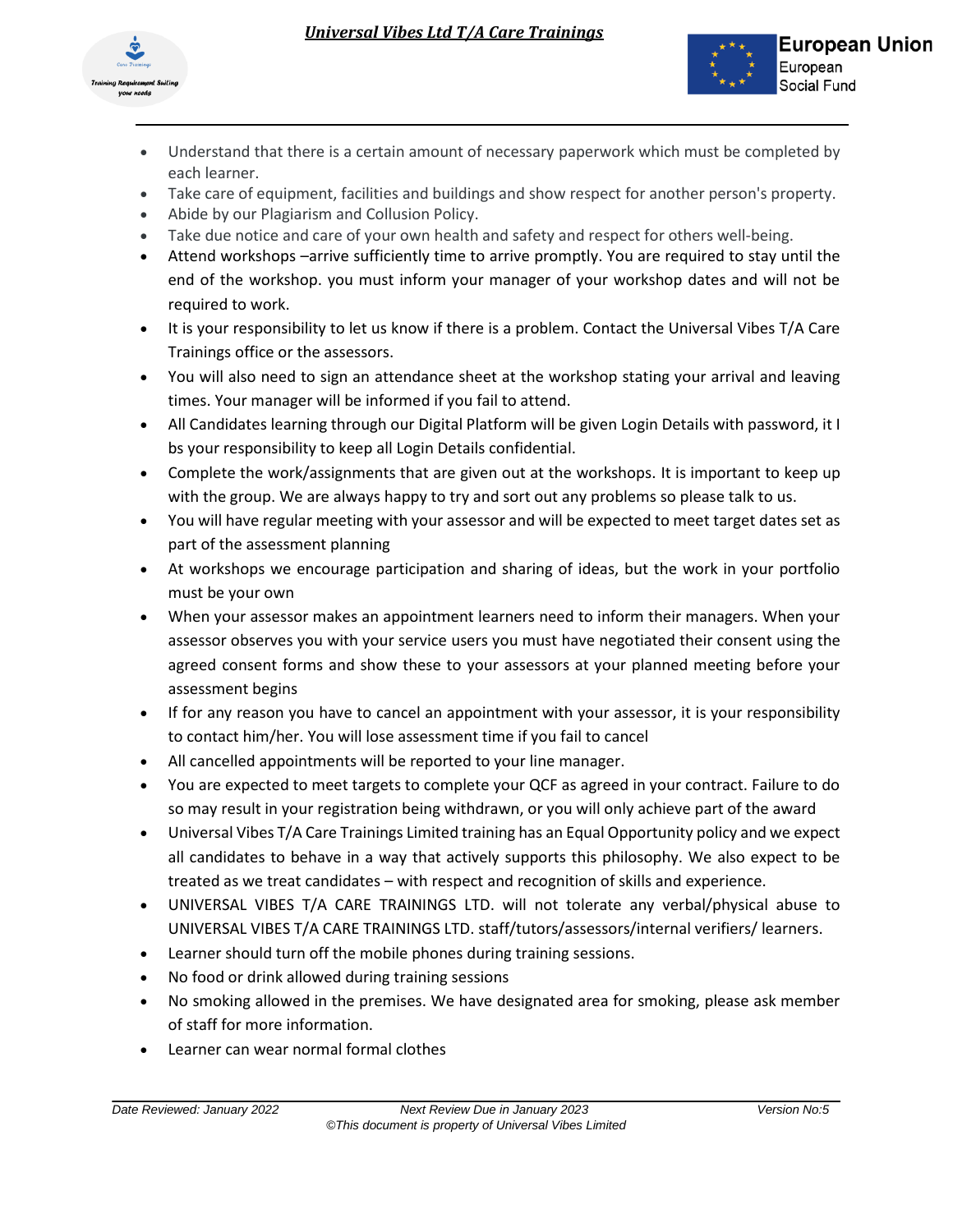



## **Misconduct**

The following are examples of behavior which are considered as **misconduct** and may result in a learner's suspension or exclusion from a program of study.

- Failure to follow Health & Safety Regulations.
- Conduct which prevents, obstructs, or disrupts teaching, learning or administration of either tutor-led training/assessment or e-Programmes.
- A breach of our Plagiarism and Collusion Policy
- Disruption to a training course or assessment, either directly or by lack of cooperation, that affects other learners on the programme.
- Failure to follow the reasonable instructions and requests of the trainer or a representative of the Care Trainings or host venue.
- Disorderly behavior or the use of bad or abusive language.
- Causing damage to the premises, equipment or property of another learner, the trainer, host venue or Care Trainings.
- Interference with software belonging to or used by the host venue or Care Trainings.
- Behaviour or language which is racially or sexually offensive, or which is offensive to those with disabilities.
- A lack of commitment and appliance of the learner to their own learning and development by attendance at the training course.
- Misuse of the Digital learning platform, eProgrammes and facilities.
- Misuse or unauthorised distribution of intellectual property belonging to the Care Trainings or appointed agents, which includes programme content, printed and digital support material and eCourses.

The following are considered examples of **gross misconduct**.

- Violence or a threat of violence.
- Drunkenness or illegal use of drugs whilst on the premises of a host venue or attendance at a training course/assessment.
- Activity that is classified as illegal whilst attending a training or assessment event.
- Failure to follow health and safety instructions that may cause or have caused serious injury.

## **Disciplinary Procedure**

Except in circumstances which are considered acts of gross misconduct, in the first instance, the trainer or other Care Trainings representative will respectfully bring the issue to the attention of the learner and discuss, where necessary, to prevent further issues.

If a learner's behaviour continues to be unacceptable or causes disruption to the learning of others, they may be asked to leave the training room or any online learning platform, pending further discussion or